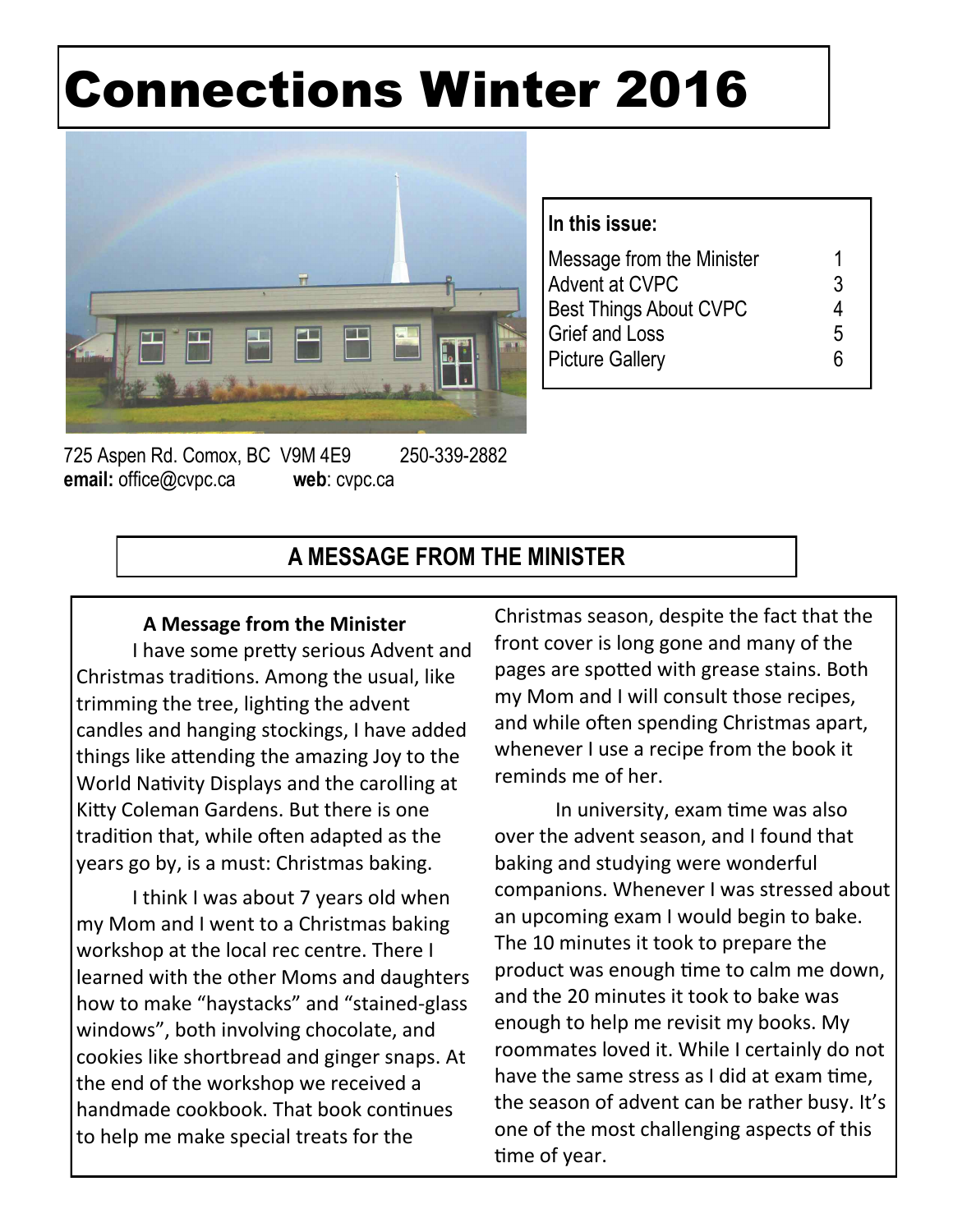There are so many reasons why we should spend time together, not to mention the list of things to do, but it is also a season in the church year that should involve contemplation, worship and prayer. How do we balance all those demands? My simple answer would be: bake! But I know that's not always possible either.

Over the weeks of Advent I have prepared some services that I hope will allow us to take the opportunity to really understand and celebrate this season. It is my hope that some of them, like the Service of Hope and Healing, are becoming traditions for you also. The Service In Search of Peace and Light will be quite moving and the Service of Joy: A Journey with Mary, will include pieces of traditional lessons and carols. They are a wonderful way for us to add a little something special and sacred to our traditions. I know I am also looking forward to the Joy to the World event again this year, and to a new event: the Christmas Tea by the

Fellowship Group.

I have to admit I am also looking forward to having my parents spend most of December in the Comox Valley. Just like we did when I was 7, I hope my Mom and I can make haystacks and stained glass windows. I recently came across this lovely prayer from Ruth Burgess, of the Iona Community. May it bring a smile and meaning to your advent season.

God of the years, come and meet us through the rituals of our preparations for the feast of Jesus' birth. Help us to pass on, through chopped fruit and sticky fingers, the story of your love and sweetness in the living of our lives. Amen

*Rev. Jenn Geddes* 

#### **Church Christmas Hope Tea**

No need to be lonely this Christmas Season. The Fellowship Group is planning a Church Christmas Tea on Tuesday, December 20 starting at 1:00 pm. There will be entertainment, games and traditional Christmas baking. There is no cost, we only ask that you bring a very small, very cheap wrapped gift (\$2 or so) which we will use in one of the games. Please bring your spouse, friend, or neighbour, or maybe even all three to join in an afternoon of hope. Sign up lists will be posted at the back of the church so we know how much to bake!! See you there!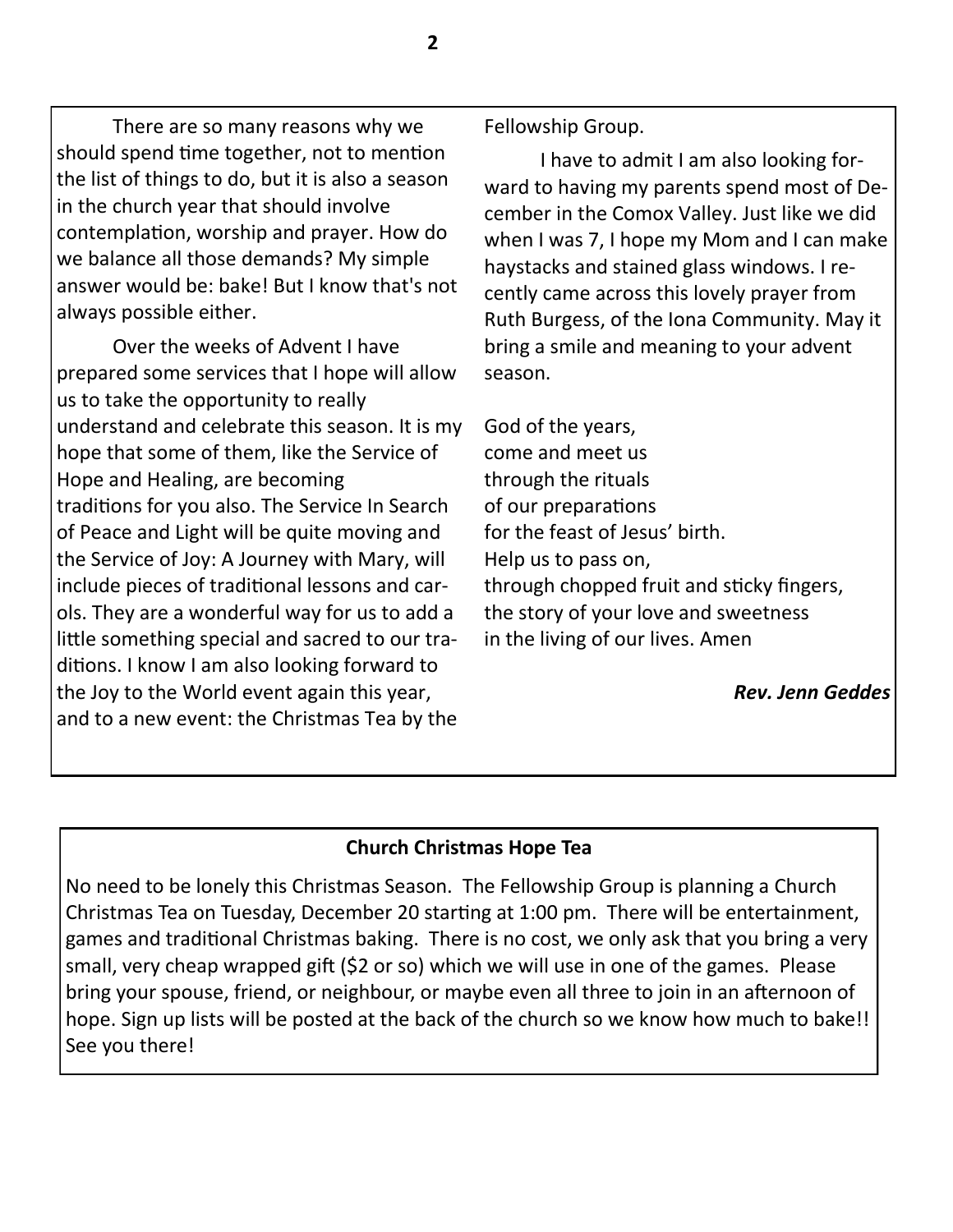| <i>Advent at CVPC</i> |                                                                                                                                                                                                                                                                                                                                        |  |  |  |
|-----------------------|----------------------------------------------------------------------------------------------------------------------------------------------------------------------------------------------------------------------------------------------------------------------------------------------------------------------------------------|--|--|--|
| Nov. 27               | First Sunday in Advent and Membership Sunday                                                                                                                                                                                                                                                                                           |  |  |  |
| Nov. 29               | 5 pm Service of Hope and Healing:<br>A special service in which we celebrate the hope of the season and seek the presence of<br>Christ in our busy lives. At this service we will pray, sing, and hear some familiar words but<br>also light candles in memory of those whom we miss and have an opportunity to be<br>anointed by oil. |  |  |  |
| Dec. 4                | Second Sunday in Advent and Communion                                                                                                                                                                                                                                                                                                  |  |  |  |
| Dec. $6$              | 5 pm Service in Search of Peace and Light<br>This candle light service will celebrate the peace given to us through the birth of<br>Christ. This is a contemplative service with some poems, songs, and even a special<br>advent creed perfect for the season.                                                                         |  |  |  |
| Dec. 11               | Third Sunday in Advent                                                                                                                                                                                                                                                                                                                 |  |  |  |
| Dec. 13               | 5 pm Service of Joy: A Journey with Mary<br>Join us at this special lessons and carols service in which we travel with Mary through this<br>season. Hear her brave words and sing familiar songs as we approach Christmas.                                                                                                             |  |  |  |
| Dec. 16-17            | Joy to the World! Nativity Displays                                                                                                                                                                                                                                                                                                    |  |  |  |
| <i>Dec.</i> 18        | Fourth Sunday in Advent                                                                                                                                                                                                                                                                                                                |  |  |  |
| Dec. 20               | 1 pm Church Christmas Tea<br>Enjoy entertainment, carol singing and most importantly fellowship                                                                                                                                                                                                                                        |  |  |  |
| Dec. 24               | 5 pm Christmas Eve Service                                                                                                                                                                                                                                                                                                             |  |  |  |
| Dec. 25               | Christmas Day Service                                                                                                                                                                                                                                                                                                                  |  |  |  |

3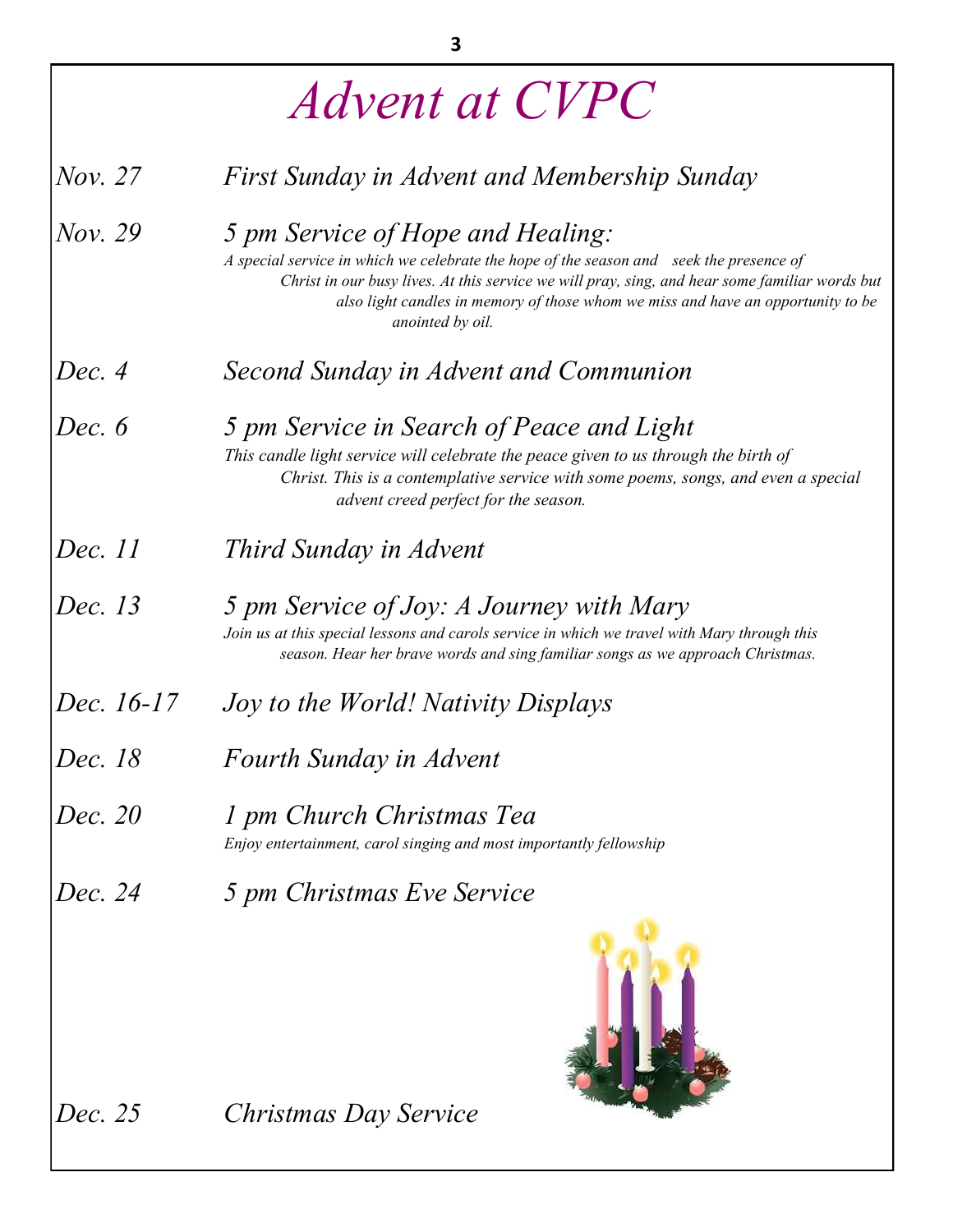# **THE BEST THING ABOUT THIS CONGREGATION IS ....**

At Worship on Sunday, October 16, 6 campers shared their experiences while attending the Annual Women's Retreat held in April, 2016 at Camp Imadene in the Cowichan Valley. The theme at the retreat was "Building Up the Body of Christ" and the campers were Sharon Cunningham, Lois Lupkoski, Sheila McLellan, Heather Philip, Sylvia Rowlandson, and Sharon Scott.

During Worship, the CONGREGATION had the opportunity to complete the title sentence. Those who responded represented relative newcomers (9), the 5 - 10 year group (14), more than 10 years (37) and Visitor (1). The responses fell into a number of categories.

# *The top 4 categories were:*

| FRIENDLY (22)                              |  |
|--------------------------------------------|--|
| <b>OUR MINISTER &amp; HER HUSBAND (13)</b> |  |

 $CHOIR(12)$ WELCOMING (8)

## Additional responses:

| FELLOWSHIP (5)       | FAMILY (3)              | WARM(2)       |
|----------------------|-------------------------|---------------|
| LOVE $(4)$           | <b>COMPASSION (3)</b>   | UNITY $(2)$   |
| <b>OUTREACH</b> (4)  | PRAYER BOWL (3)         | INCLUSIVE (2) |
| CARING (4)           | <b>TOGETHERNESS (2)</b> |               |
| <b>COMMUNITY (3)</b> | FLEXIBLE (2)            |               |

## **Other areas mentioned:**

| power point, | JOY,                | participation,  |
|--------------|---------------------|-----------------|
| sincere,     | sharing,            | supportive,     |
| sermons,     | diversity of gifts, | non judgmental. |

The Session invites you to give prayerful consideration to the following question and share your insights with us:

*WHAT DO YOU BELIEVE GOD IS DOING IN AND THROUGH OUR CONGREGATION?* 

**Submitted by Sharon Scott**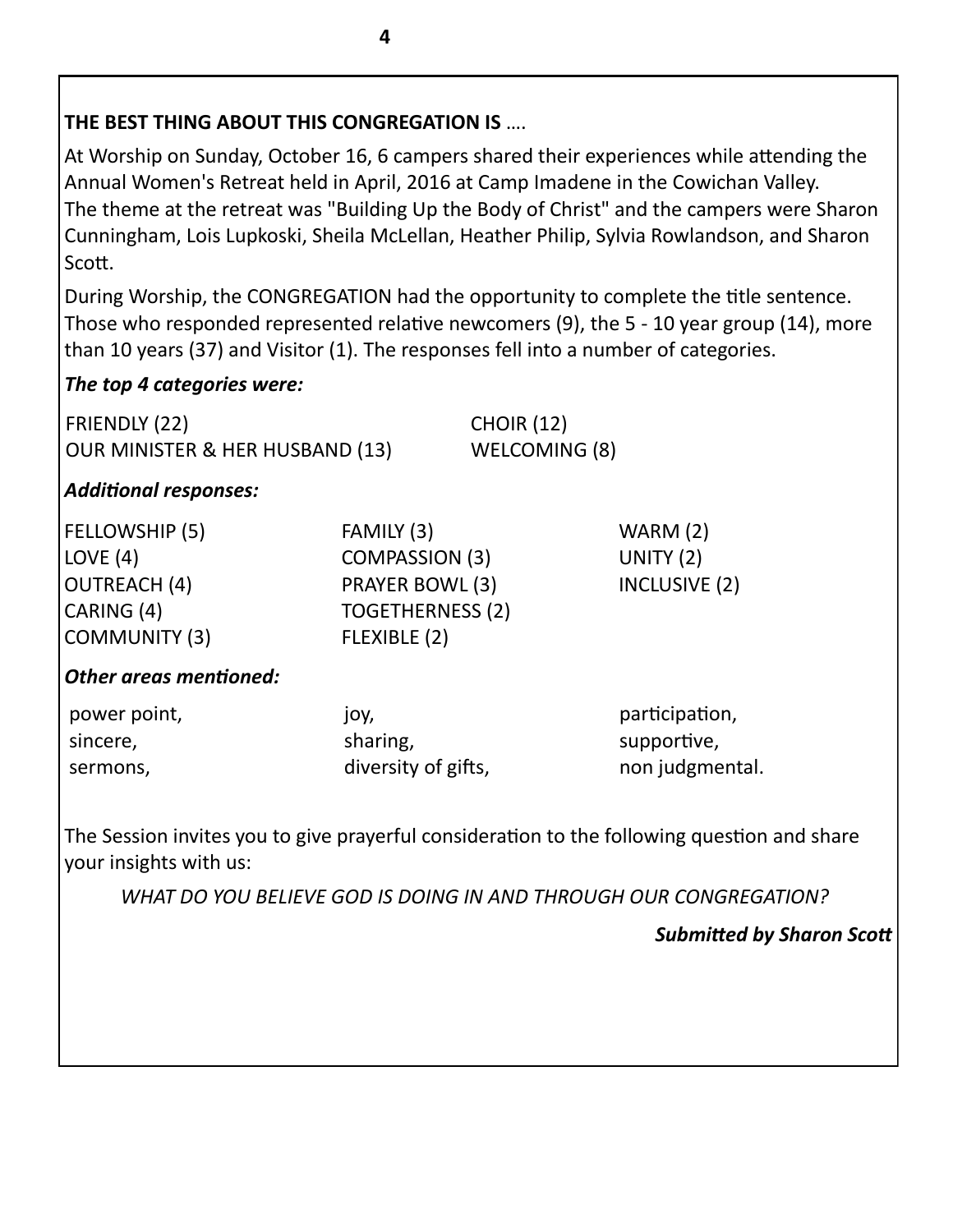## **Bereavement-The Truth About Grief and Loss**

**What is loss.** When we think of grieving and loss we often think of death. However there are many other kinds of loss, including divorce, illness or loss of job. What is particularly surprising is that any change - even positive change - involves loss. Getting promoted or married are changes that we think of as positive, but these changes also involve elements of loss.

**What is grief.** Grief is the inevitable process, We experience as the result of a loss. Grief involves a series of stages including the denial or disbelief, fear, anger, depression. These stages may overlap, or come in a different order. During this process, we may experience myriad of emotions, such as confusion, sadness, fear, guilt or hopelessness. These feelings will vary in intensity, according to the size or extent of the given loss.

How can best heal after a loss? There is no one right way to grieve. Everyone's experience of grief is unique in the words of author Monroe Lindberg. Suffering... no matter how multiple, is always individual. There are some general guidelines however, that will allow you to mend more quickly and completely, remember that no matter how much pain you feel, you will survive your loss.

**Emotional ups and downs** are a normal part of any grieving process. Here's the paradox: in order to get past the difficult feelings, you must experience them. Don't try to speed up or avoid the process. If you do, you will not heal properly. Your grieving will have been incomplete and your energy to deal with the present will remain bound to the past. Care for yourself as if you are caring for a dear friend. Rest, eat well even if you aren't hungry, and exercise even if you don't want to.

Avoid other changes and don't make big decisions, unless you absolutely must! Trust those who support you; you don't have to face this alone. Write about your loss. Journaling will bring your unexpressed emotions to the surface, thereby encouraging the grieving process too. Create your own rituals. Most cultures have ceremonies to mark the event. Marking any loss helps us to accept the loss is real. It is a way to honour the loss and to separate past from present. Faced with any kind of loss, feel free to create any kind of ceremony that holds meaning for you. There are actually gifts in loss.

#### **Submitted by Marion Carmichael**